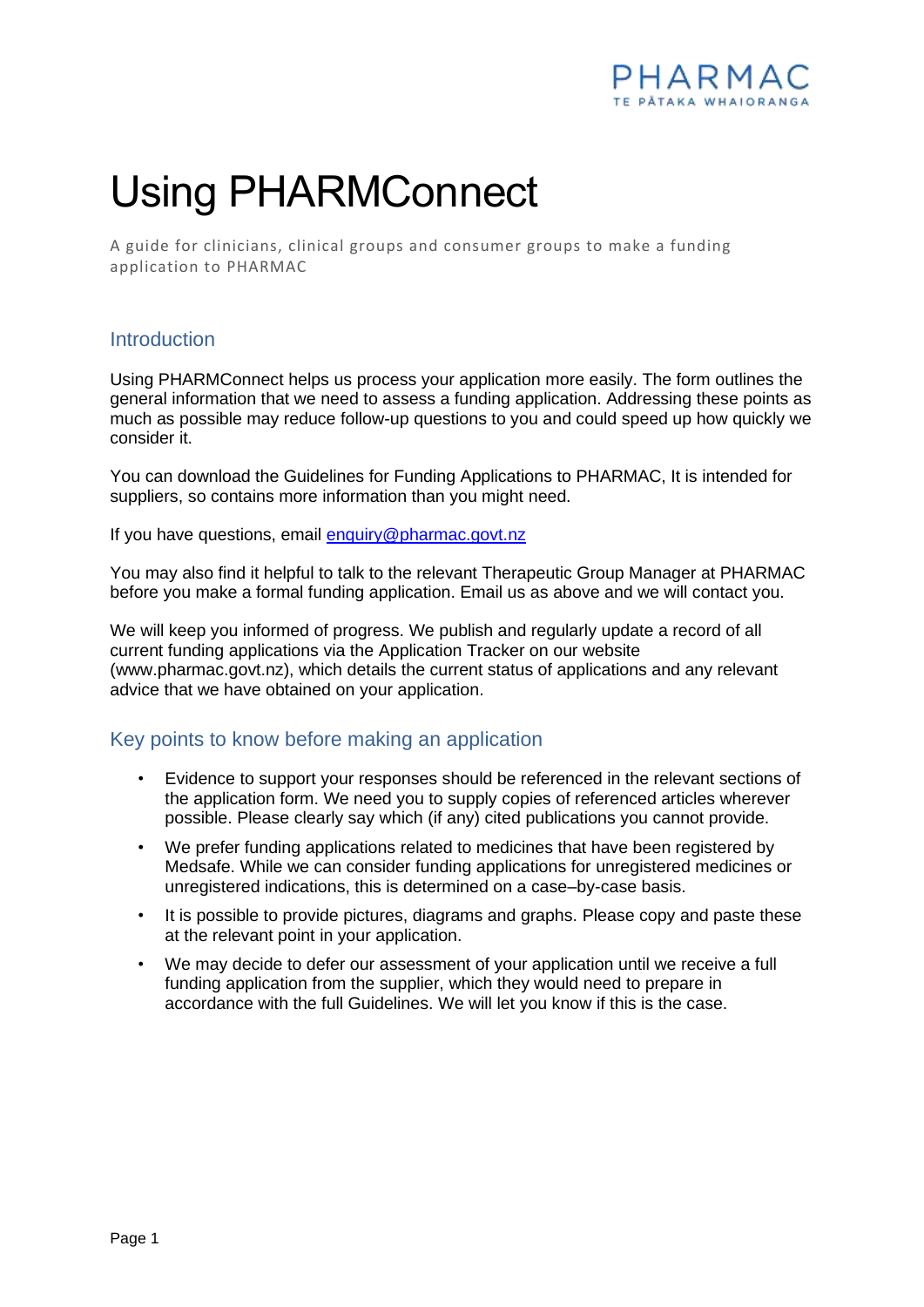

## Additional guidance on the questions in the application form

| <b>Section</b>                                              |                | <b>Questions</b>                                                                                                                            | <b>Guidance</b>                                                                                                                                                                                                                                                                                                                                                                                                                                                                                                                                                                                                                                                                                                                                                                       |
|-------------------------------------------------------------|----------------|---------------------------------------------------------------------------------------------------------------------------------------------|---------------------------------------------------------------------------------------------------------------------------------------------------------------------------------------------------------------------------------------------------------------------------------------------------------------------------------------------------------------------------------------------------------------------------------------------------------------------------------------------------------------------------------------------------------------------------------------------------------------------------------------------------------------------------------------------------------------------------------------------------------------------------------------|
| Pharmacological<br>information                              | $\mathbf{1}$   | What is the registered name of the<br>generic pharmaceutical?                                                                               | Please provide the approved name of the generic medicine or biological entity as specified in the Medsafe<br>datasheet. It is the active ingredient that is contained within the pharmaceutical and is different to the<br>brand name. If the pharmaceutical is not yet registered in New Zealand, please enter the generic name of<br>the pharmaceutical as registered overseas.                                                                                                                                                                                                                                                                                                                                                                                                     |
|                                                             | 2              | What is the brand name of the<br>pharmaceutical?                                                                                            | If known, please state the official brand name(s) of the pharmaceutical as specified in the Medsafe<br>datasheet. If the pharmaceutical is not registered in New Zealand or if you are unsure of the brand<br>name(s), please leave this answer blank.                                                                                                                                                                                                                                                                                                                                                                                                                                                                                                                                |
|                                                             | 3              | Which therapeutic area does this<br>pharmaceutical fall into?                                                                               | Please provide the therapeutic area which the medicine or medical device falls into.                                                                                                                                                                                                                                                                                                                                                                                                                                                                                                                                                                                                                                                                                                  |
|                                                             | $\overline{4}$ | Please provide information on the<br>various forms, strengths, and pack<br>sizes of the pharmaceutical that you are<br>seeking funding for. | Please provide the following information on the pharmaceutical that you wish to be considered for funding;<br>the forms, the strength and the pack size.                                                                                                                                                                                                                                                                                                                                                                                                                                                                                                                                                                                                                              |
|                                                             | 5              | Which companies produce and/or<br>supply the pharmaceutical?                                                                                | If known, please list the organisations that produce or supply the product.                                                                                                                                                                                                                                                                                                                                                                                                                                                                                                                                                                                                                                                                                                           |
| Proposed<br>amendments to the<br>Pharmaceutical<br>Schedule | 6              | Please provide details on the<br>indications for which funding is sought.                                                                   | In order to ensure that that we achieve best health outcomes from within the budget allocated, PHARMAC<br>sometimes targets and restricts the funded use of pharmaceuticals to specific indications or diseases.<br>Please provide details of clinical indications you would like the pharmaceutical to be funded for.                                                                                                                                                                                                                                                                                                                                                                                                                                                                |
|                                                             | $\overline{7}$ | Will the pharmaceutical be used in the<br>community, in hospital, or in both the<br>community and hospital?                                 | Please provide details of the setting that the pharmaceutical will be used in, either hospital, community, or<br>both. The Pharmaceutical Schedule is structured so that Community Pharmaceuticals are those<br>pharmaceuticals listed in Sections A to G and Section I of the Pharmaceutical Schedule. This includes<br>cancer medicines, some blood products and vaccines which may be used in District Health Board (DHB)<br>hospitals. Hospital pharmaceuticals are those pharmaceuticals listed in Section H of the Pharmaceutical<br>Schedule and are available to be provided or dispensed in DHB hospitals. Information on the likely setting<br>that the pharmaceutical will be used in will help determine where in the Pharmaceutical Schedule any<br>listing could occur. |
|                                                             | 8              | In which wards, departments or settings<br>is the pharmaceutical likely to be used?                                                         | Please provide details of the clinical setting that the pharmaceutical will be used in. Information on the<br>likely clinical setting that the pharmaceutical will be used in will help determine where in the<br>Pharmaceutical Schedule any listing could occur and what clinical advice may be required to assess the<br>application.                                                                                                                                                                                                                                                                                                                                                                                                                                              |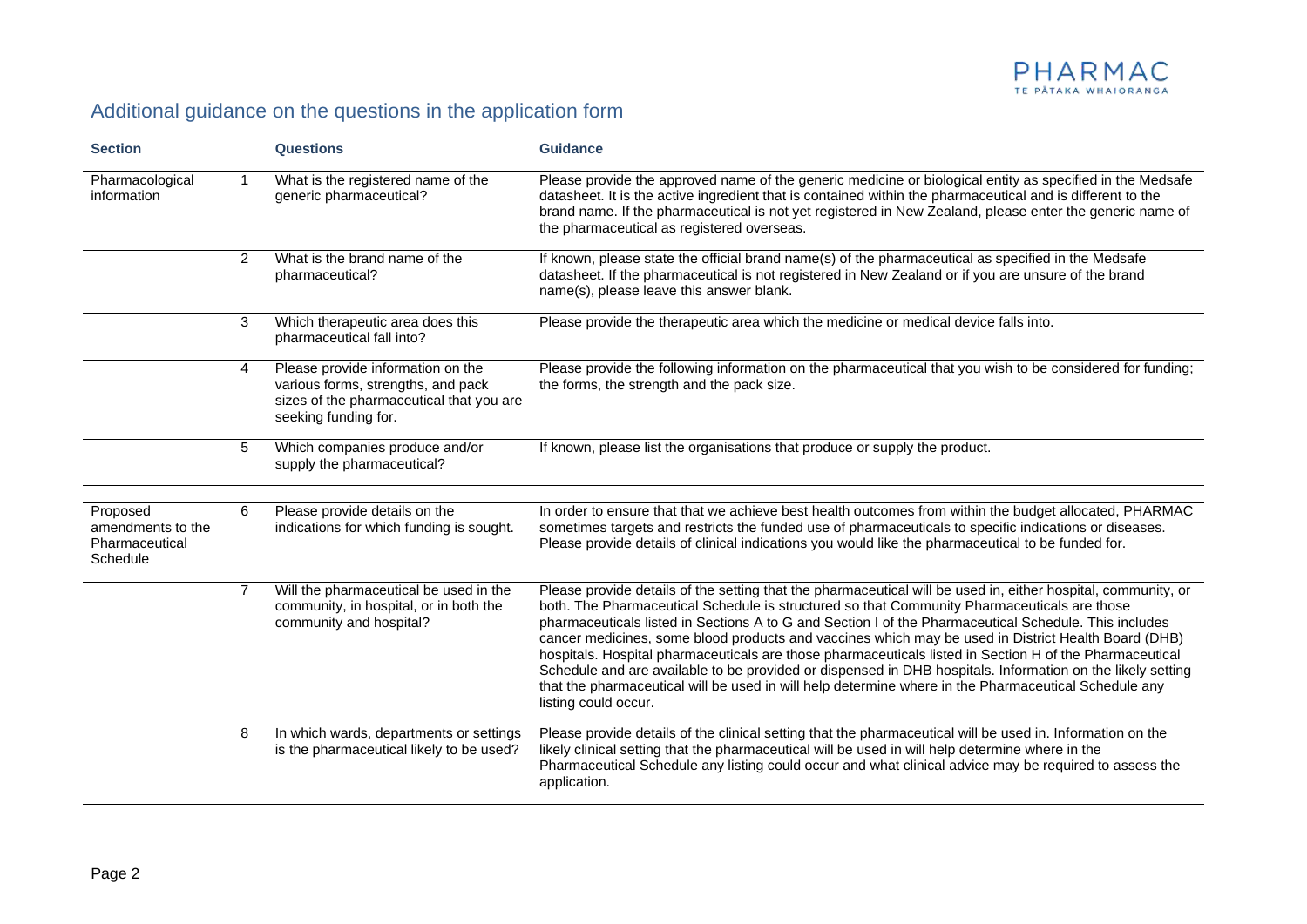| <b>Section</b>                      |    | Questions                                                                                                                                                                                                                                        | TE PATAKA WHAIORANGA<br>Guidance                                                                                                                                                                                                                                                                                                                                                                                                                    |
|-------------------------------------|----|--------------------------------------------------------------------------------------------------------------------------------------------------------------------------------------------------------------------------------------------------|-----------------------------------------------------------------------------------------------------------------------------------------------------------------------------------------------------------------------------------------------------------------------------------------------------------------------------------------------------------------------------------------------------------------------------------------------------|
| Dose                                | 9  | Please provide details on the course of<br>treatment that would be likely used in<br>New Zealand clinical practice for each<br>indication for which funding is<br>requested. This should include both the<br>dose and the duration of treatment. | Please provide information on the dose for each indication that the medicine is likely to be used to treat.<br>The information provided should be based on the most likely dose regimen used in New Zealand clinical<br>practice. In the case of a pharmaceutical that is not used for chronic therapy, please also provide<br>information on the average length of a treatment course and anticipated frequency of repeat courses of<br>treatment. |
| Regulatory status of<br>the product | 10 | Has the pharmaceutical been<br>registered with Medsafe for all<br>indications for which funding is sought?                                                                                                                                       | Applications should be for Medsafe-registered products and indications. If the pharmaceutical is not<br>registered for all indications, please contact PHARMAC to discuss before submitting your application.                                                                                                                                                                                                                                       |
| The disease and its                 | 11 | Please provide an overview of the                                                                                                                                                                                                                | Please provide an overview of the disease for which funded treatment is sought.                                                                                                                                                                                                                                                                                                                                                                     |
| impacts                             |    | disease that would be treated by the<br>proposed pharmaceutical.                                                                                                                                                                                 |                                                                                                                                                                                                                                                                                                                                                                                                                                                     |
|                                     |    |                                                                                                                                                                                                                                                  | Details that you may wish to provide in this overview might include risk factors for developing that disease,<br>diagnosis, symptoms, and prognosis of disease.                                                                                                                                                                                                                                                                                     |
|                                     |    |                                                                                                                                                                                                                                                  | If you are requesting that the use of the proposed pharmaceutical is restricted to specific subgroup(s) of<br>the New Zealand population with a disease, please indicate whether the usual course of the disease<br>differs for that subpopulation when compared to others with the disease.                                                                                                                                                        |
|                                     |    |                                                                                                                                                                                                                                                  | Please do not describe the impact that the proposed pharmaceutical has, but rather limit to information on<br>the disease or condition and its impact on the patient.                                                                                                                                                                                                                                                                               |
|                                     |    |                                                                                                                                                                                                                                                  | Please reference all the sources of information that you used to inform your overview.                                                                                                                                                                                                                                                                                                                                                              |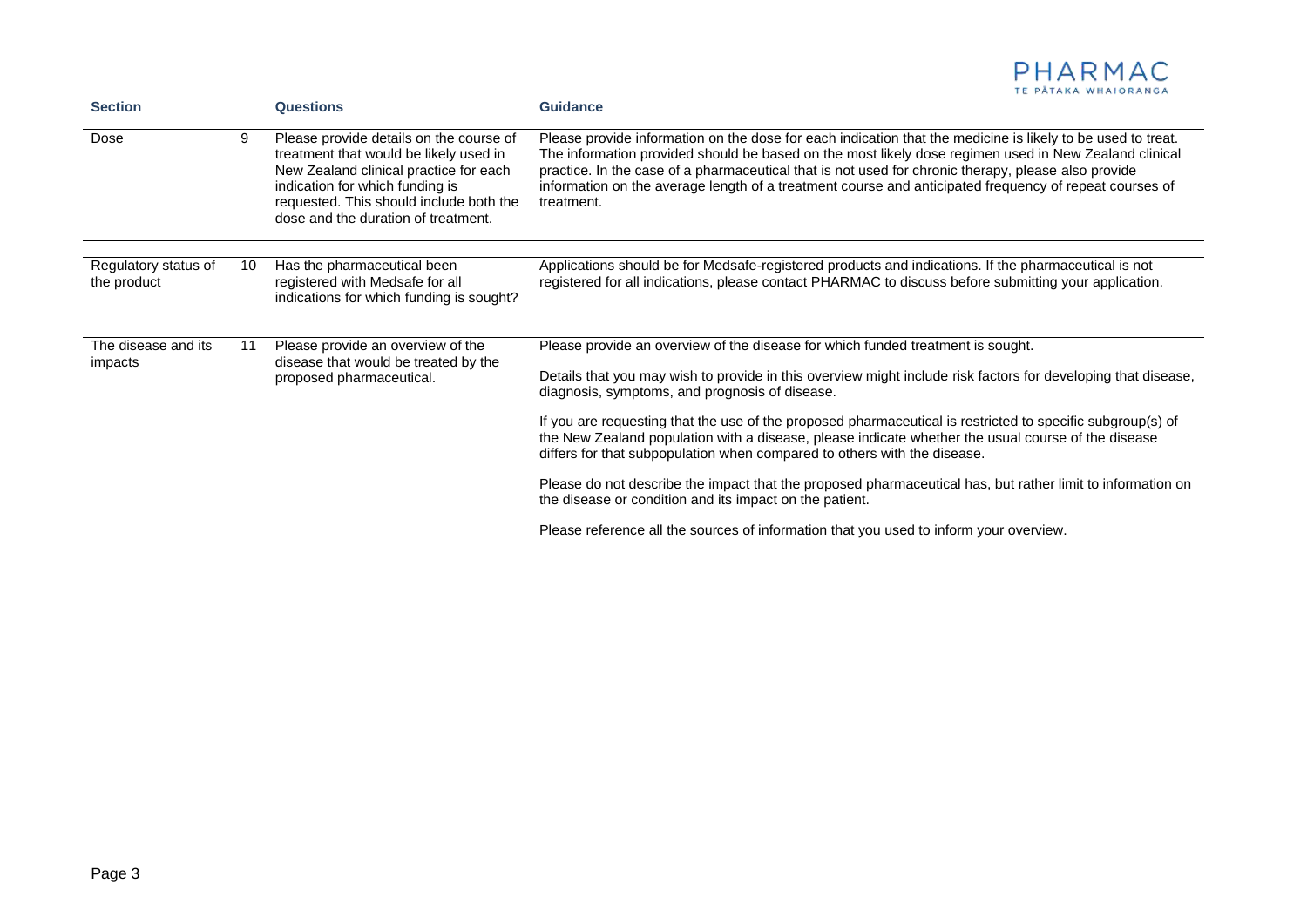|                |    | <b>Questions</b>                                                                                                     | PHARMAC<br>TE PĂTAKA WHAIORANGA<br><b>Guidance</b>                                                                                                                                                                                                                                                                                                                                                                                                                                                                                                                                                                                                                                                                                                                                                         |
|----------------|----|----------------------------------------------------------------------------------------------------------------------|------------------------------------------------------------------------------------------------------------------------------------------------------------------------------------------------------------------------------------------------------------------------------------------------------------------------------------------------------------------------------------------------------------------------------------------------------------------------------------------------------------------------------------------------------------------------------------------------------------------------------------------------------------------------------------------------------------------------------------------------------------------------------------------------------------|
| <b>Section</b> | 13 | What is the impact of the disease on<br>Māori health outcomes? Please explain<br>and provide sources of information. | PHARMAC considers how decisions may impact on the health outcomes of Māori in accordance with<br>commitment to te Tiriti o Waitangi (the Treaty of Waitangi).<br>Please describe whether:<br>the condition disproportionately affects Māori<br>there are any differences in progression of disease for Maori<br>there are delayed treatment issues<br>there are disparities in access to treatment<br>or whether the condition affects Māori significantly more than it does other New Zealanders.<br>Where feasible, please quantify the disease or disability incidence, prevalence and mortality rates for<br>Māori compared with other New Zealanders.<br>Sources of data may include:<br>Te Whaioranga<br>Tatau Kahukura: Māori Health Chart Book<br>Unequal Impact II (studies on cancer statistics) |
|                |    |                                                                                                                      | Māori Health Review<br>NZ Burden of Disease, Injuries and Risk Factors Study 2006-2016<br>Annual Update of Key Results: New Zealand Health Survey<br>Please reference all sources of information used in your response.                                                                                                                                                                                                                                                                                                                                                                                                                                                                                                                                                                                    |
|                |    |                                                                                                                      | Please limit your response to the health need of Māori in relation to the disease in question, and not to<br>how the proposed treatment would affect this health need.                                                                                                                                                                                                                                                                                                                                                                                                                                                                                                                                                                                                                                     |
|                | 14 | Does the disease fall into one of the<br>categories of PHARMAC's Māori health<br>areas of focus?                     | Please identify whether the disease for which funding has been sought has been identified as one of<br>PHARMAC's current Māori health areas of focus. The Māori health areas of focus and further information<br>can be found in Te Whaioranga - the PHARMAC Māori Responsiveness Strategy.                                                                                                                                                                                                                                                                                                                                                                                                                                                                                                                |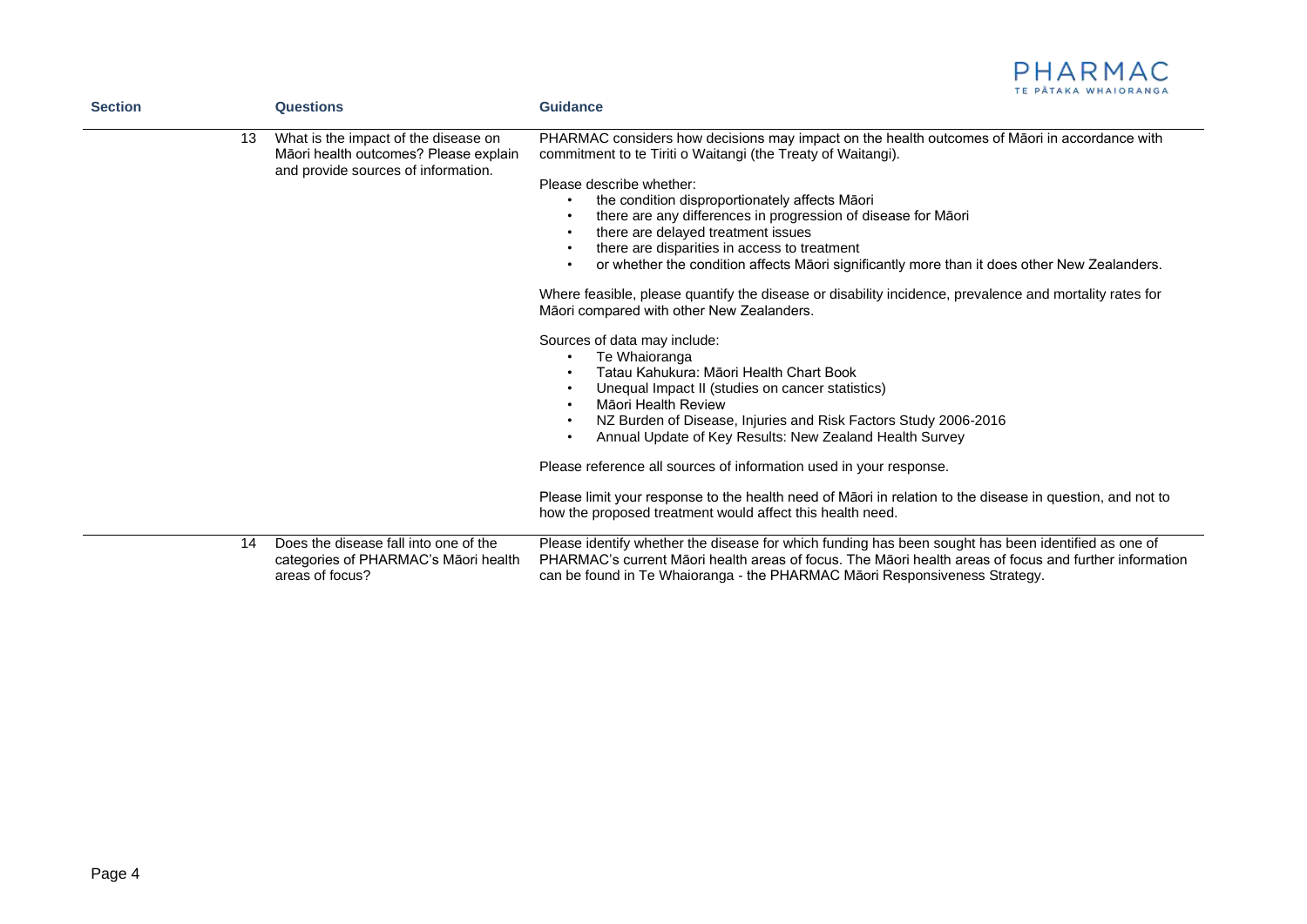|                                     |    |                                                                                                                                                                                                                                                                                                   | TE PATAKA WHAIORANGA                                                                                                                                                                                                                                                                                                                                                                                                                                                                                                                     |
|-------------------------------------|----|---------------------------------------------------------------------------------------------------------------------------------------------------------------------------------------------------------------------------------------------------------------------------------------------------|------------------------------------------------------------------------------------------------------------------------------------------------------------------------------------------------------------------------------------------------------------------------------------------------------------------------------------------------------------------------------------------------------------------------------------------------------------------------------------------------------------------------------------------|
| <b>Section</b>                      |    | <b>Questions</b>                                                                                                                                                                                                                                                                                  | <b>Guidance</b>                                                                                                                                                                                                                                                                                                                                                                                                                                                                                                                          |
|                                     | 15 | Does the disease disproportionately<br>affect population groups that may<br>already be experiencing a health<br>disparity?                                                                                                                                                                        | As part of its Factors for Consideration, PHARMAC considers the impact that a decision could make on<br>population groups that are already experiencing a health disparity.                                                                                                                                                                                                                                                                                                                                                              |
|                                     |    |                                                                                                                                                                                                                                                                                                   | Please provide details on whether the disease disproportionately affects population groups that may<br>already be experiencing a health disparity. Please include a description of the impact of the disease on<br>the identified population.                                                                                                                                                                                                                                                                                            |
|                                     |    |                                                                                                                                                                                                                                                                                                   | PHARMAC defines health disparities as 'avoidable, unnecessary and unjust differences in the health of<br>groups of people'. Population groups experiencing health disparities will have one or more shared<br>characteristics that mean they experience poorer health outcomes as a result of broader systemic social<br>determinants of health. This disadvantage may mean that the population group may be more susceptible<br>to a given illness, or may experience poorer health outcomes, than the average person with the illness. |
|                                     |    |                                                                                                                                                                                                                                                                                                   | Population groups that have previously been identified that may have a health disparity include, Pacific<br>peoples, refugees, people living in areas of New Zealand that have been identified to have New Zealand<br>deprivation index scores of levels 9-10; and sub-regionally deprived populations (geographical areas in<br>New Zealand where residents face significantly greater health disparities than other geographical areas).                                                                                               |
|                                     |    |                                                                                                                                                                                                                                                                                                   | Sources of data may include:<br>Tupu Ola Moui: Pacific Health Chart Book 2012<br>$\bullet$<br>Annual Update of Key Results: New Zealand Health Survey                                                                                                                                                                                                                                                                                                                                                                                    |
|                                     |    |                                                                                                                                                                                                                                                                                                   | Please reference all sources of information used in your response.                                                                                                                                                                                                                                                                                                                                                                                                                                                                       |
|                                     |    |                                                                                                                                                                                                                                                                                                   |                                                                                                                                                                                                                                                                                                                                                                                                                                                                                                                                          |
| Patient population                  | 16 | Who is the target population?                                                                                                                                                                                                                                                                     | Please describe the New Zealand population that would be treated with the proposed pharmaceutical.<br>Details you may wish to provide include age of disease onset, age of diagnosis, ethnicity, prevalence or<br>incidence in other populations experiencing disparities, important comorbidities, and life-expectancy.                                                                                                                                                                                                                 |
|                                     |    |                                                                                                                                                                                                                                                                                                   | Please reference all the sources of information you used to answer this question.                                                                                                                                                                                                                                                                                                                                                                                                                                                        |
|                                     |    |                                                                                                                                                                                                                                                                                                   |                                                                                                                                                                                                                                                                                                                                                                                                                                                                                                                                          |
| <b>Current treatment</b><br>options | 17 | What treatments are currently used in<br>New Zealand to treat the disease?<br>Please describe the current treatment<br>algorithm for the target population and if<br>possible, include a flowchart illustrating<br>the current management of the disease<br>in the target New Zealand population. | Please provide details of the comparator treatments available in New Zealand. These are the likely<br>treatments a person with the disease would currently receive in New Zealand.                                                                                                                                                                                                                                                                                                                                                       |
|                                     |    |                                                                                                                                                                                                                                                                                                   | If the pharmaceutical can be used for several diseases and there are different treatments, please provide<br>the likely treatment algorithm for each disease. If there is currently no treatment available, or if palliative<br>care would be the recommended approach, please indicate this in your response.                                                                                                                                                                                                                           |
|                                     |    |                                                                                                                                                                                                                                                                                                   | If possible, include a flowchart illustrating the current management of the disease in the target New<br>Zealand population.                                                                                                                                                                                                                                                                                                                                                                                                             |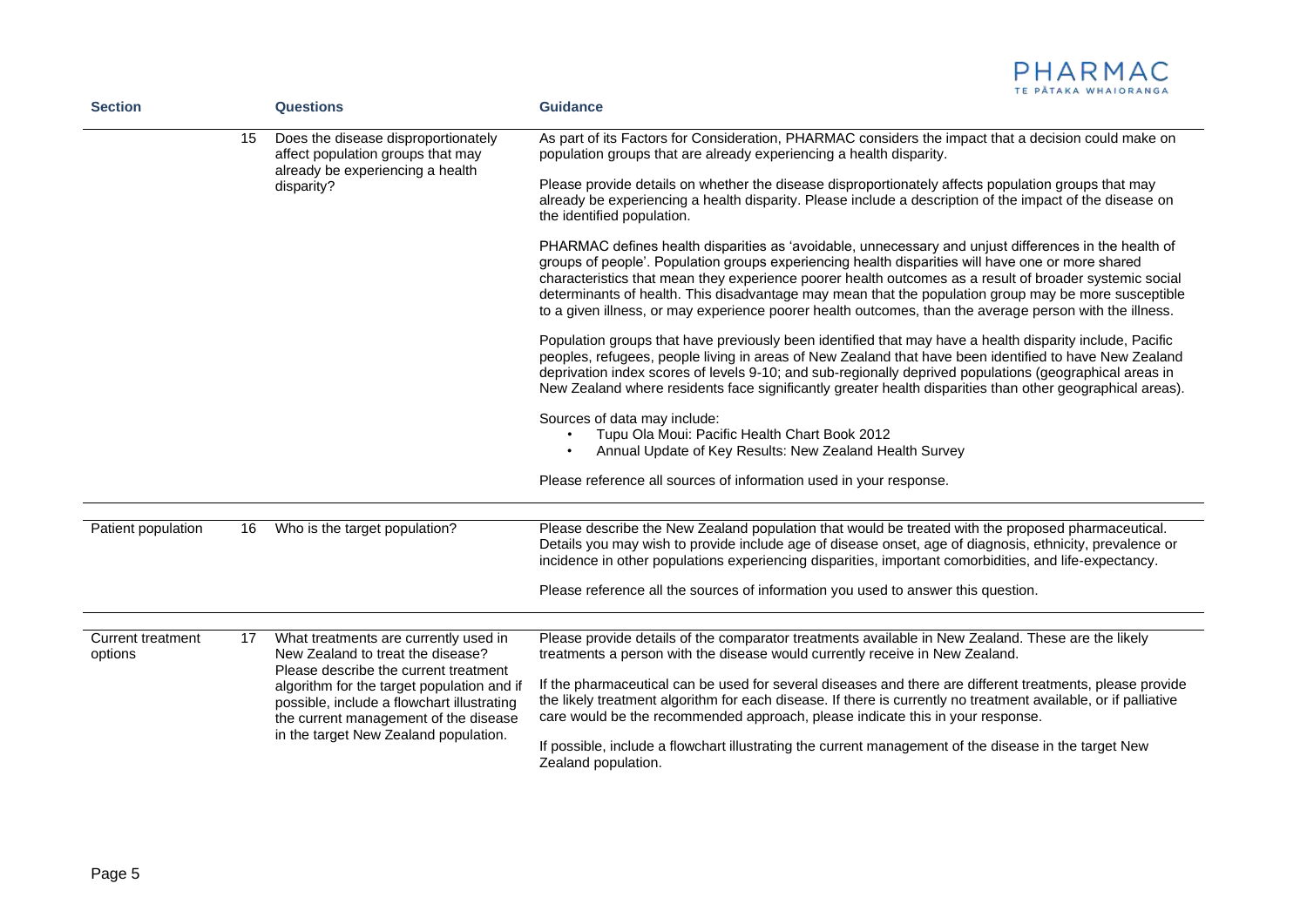

| <b>Section</b>                                    |    | <b>Questions</b>                                                                                                                                                                                                                                                          | <b>Guidance</b>                                                                                                                                                                                                                                                                                                                                                                                                                                                                                                                        |
|---------------------------------------------------|----|---------------------------------------------------------------------------------------------------------------------------------------------------------------------------------------------------------------------------------------------------------------------------|----------------------------------------------------------------------------------------------------------------------------------------------------------------------------------------------------------------------------------------------------------------------------------------------------------------------------------------------------------------------------------------------------------------------------------------------------------------------------------------------------------------------------------------|
|                                                   | 18 | Please provide commentary around<br>how well the current treatments work<br>for the disease being treated. In your<br>response, please also provide details of<br>any risks or any tolerability issues<br>associated with the current treatment<br>options.               | Please provide commentary on the clinical features of existing treatments - this commentary may include<br>details on effectiveness, tolerability, adverse events etc. In this section please limit your answer to<br>discussing the clinical features of current treatment options only.<br>Please do not discuss any characteristics of your proposed pharmaceutical or any non-clinical or<br>suitability features (size, shape, taste etc) of the existing treatment options.                                                      |
|                                                   | 19 | Are there any issues regarding the<br>availability or suitability of current<br>treatments for the indication?                                                                                                                                                            | Please detail any existing non-clinical issues there are with current treatment options. These issues may<br>include issues with availability, taste, size, the practicality and appropriateness for the target population<br>(for example, the suitability of current treatment in groups such as children).                                                                                                                                                                                                                          |
|                                                   |    |                                                                                                                                                                                                                                                                           | Please provide details on the availability of current treatment. This may include details on whether the<br>current treatment is listed on the Pharmaceutical Schedule for the relevant indication or used as part of<br>standard practice within DHB hospitals.                                                                                                                                                                                                                                                                       |
|                                                   |    |                                                                                                                                                                                                                                                                           | For further information on the availability and suitability of current treatment, please refer to the Factors for<br>Consideration.                                                                                                                                                                                                                                                                                                                                                                                                    |
|                                                   | 20 | How would the proposed treatment<br>change the current treatment<br>algorithm? Please include a flowchart<br>illustrating the expected changes in<br>clinical management                                                                                                  | Please provide a diagram that demonstrates how the proposed pharmaceutical would impact the<br>treatment of the relevant indications. Summarise the differences between the current and proposed<br>clinical management, as depicted in the algorithms.                                                                                                                                                                                                                                                                                |
| Identification and<br><b>Selection of Studies</b> | 21 | Please provide a citation list of the<br>relevant evidence that you have found<br>that details the use of the proposed<br>pharmaceutical in the target population.<br>In addition, please indicate whether<br>these articles have been provided with<br>your application. | All evidence cited should be referenced appropriately, and should be numbered in the order in which they<br>first appear in the text. All references should be listed within the requested citation list in the Vancouver<br>style. Where a question requests that all sources of information are included, it is sufficient to include a<br>reference to the source rather than attach each article. However, if you consider that the article is key to<br>the assessment of the proposal, please include it within the attachments. |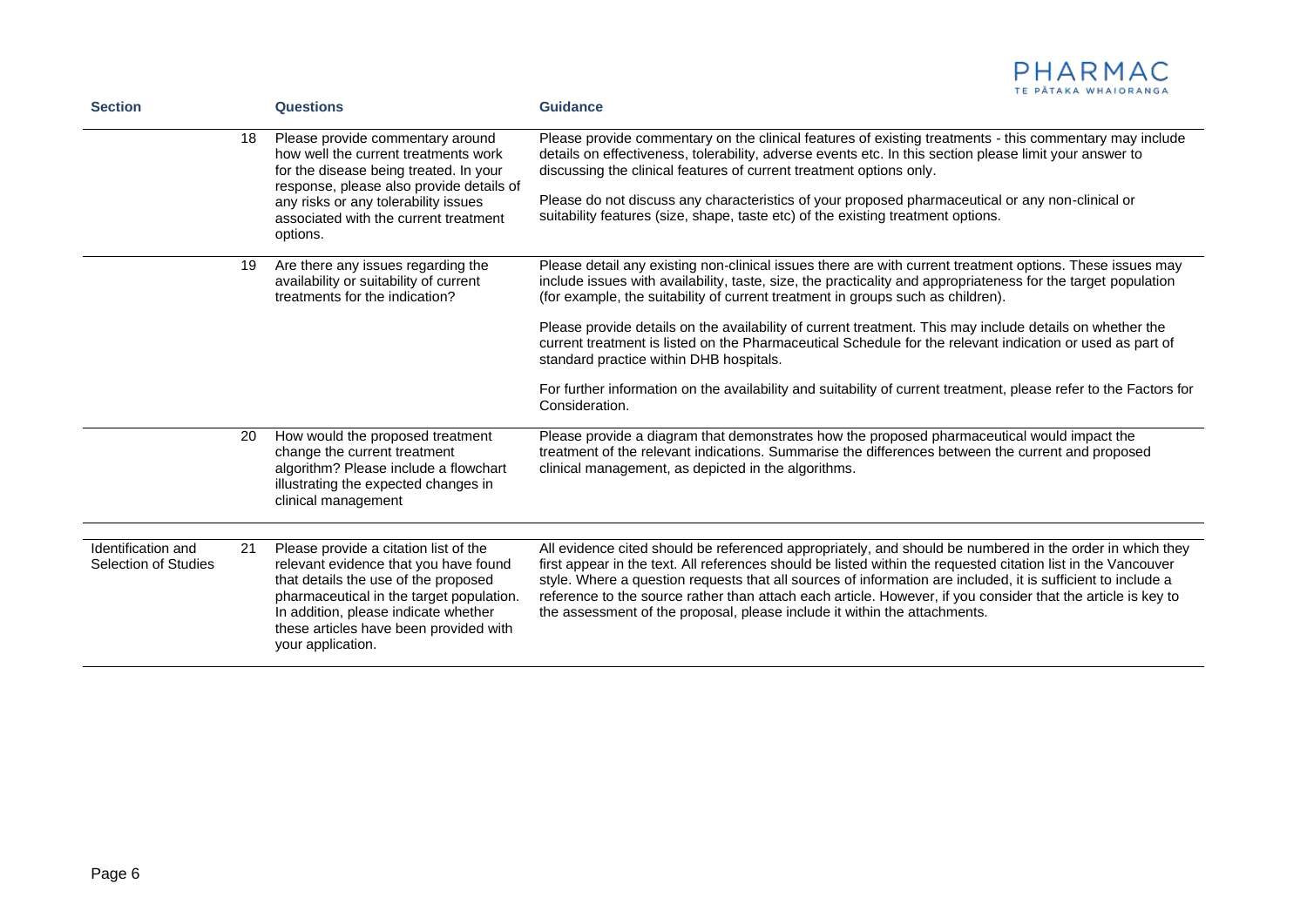|                                                                                                                                                                                                                                                                      | <b>Guidance</b>                                                                                                                                                                                                                                                                                                                                                                                                                                                                                                                                                                                                                                                                                                                                                                                                                                                                                                                                                                                                                                                                                                                                                                                                                                                                                                                                                                                                                                                |
|----------------------------------------------------------------------------------------------------------------------------------------------------------------------------------------------------------------------------------------------------------------------|----------------------------------------------------------------------------------------------------------------------------------------------------------------------------------------------------------------------------------------------------------------------------------------------------------------------------------------------------------------------------------------------------------------------------------------------------------------------------------------------------------------------------------------------------------------------------------------------------------------------------------------------------------------------------------------------------------------------------------------------------------------------------------------------------------------------------------------------------------------------------------------------------------------------------------------------------------------------------------------------------------------------------------------------------------------------------------------------------------------------------------------------------------------------------------------------------------------------------------------------------------------------------------------------------------------------------------------------------------------------------------------------------------------------------------------------------------------|
| Are there any factors that may influence<br>the applicability of clinical study results<br>to patients in routine clinical practice in<br>New Zealand? Would the same clinical<br>benefits and adverse effects be<br>expected?                                       | When assessing an application, PHARMAC needs to understand whether there are any factors that may<br>affect whether the same results we see in the evidence will occur in clinical practice. For example, if the<br>proposed pharmaceutical is taken with an adjuvant therapy that is not available in New Zealand, this<br>should be highlighted and the potential effect of this should be discussed.<br>Describe any factors that may influence the applicability of clinical study results to patients in routine<br>clinical practice in New Zealand. Consider the geographical and clinical setting of the studies and how<br>these and other factors could affect the reproducibility of finding when the pharmaceutical is used in<br>routine clinical practice. Factors that may differ between the trial and what would be expected were the<br>proposed pharmaceutical funded according to the requested restriction include.<br>Patient populations (e.g. age, ethnicity, performance status, previous treatments);<br>Disease (e.g. disease severity);<br>Clinical management (e.g. dose schedule of comparator, permitted/disallowed concomitant<br>drugs, monitoring or assessment frequency).<br>Describe the relevance of the outcomes assessed in clinical studies to clinical benefits and adverse<br>effects expected in New Zealand health sector and pharmaceutical funding environment. Please<br>reference all sources of information. |
| Does the pharmaceutical have similar,<br>greater, or fewer side effects and/or<br>toxicity when compared to current<br>treatment options?                                                                                                                            | Please provide details.                                                                                                                                                                                                                                                                                                                                                                                                                                                                                                                                                                                                                                                                                                                                                                                                                                                                                                                                                                                                                                                                                                                                                                                                                                                                                                                                                                                                                                        |
| Please provide a general interpretation<br>of the evidence base, considering the<br>clinically significant health benefits and<br>potential health losses to the patient<br>that could be gained from the<br>pharmaceutical, relative to those of the<br>comparator. | PHARMAC makes decisions based on the available evidence. When considering whether to fund a<br>proposed pharmaceutical, we need evidence to demonstrate how funding it would allow us to get the best<br>health outcomes.<br>Please provide a general interpretation of the evidence base, considering the clinically significant health<br>benefits to the patient of the pharmaceutical, relative to those of the comparator(s). This may include both<br>improvements in extension of life and health-related quality of life.<br>As well as health benefits, also consider any potential health losses because of the funding decision. This<br>includes harm done by adverse effects as well as no longer providing a gain that current treatment<br>delivered.                                                                                                                                                                                                                                                                                                                                                                                                                                                                                                                                                                                                                                                                                           |
|                                                                                                                                                                                                                                                                      | <b>Questions</b><br>22<br>23<br>24                                                                                                                                                                                                                                                                                                                                                                                                                                                                                                                                                                                                                                                                                                                                                                                                                                                                                                                                                                                                                                                                                                                                                                                                                                                                                                                                                                                                                             |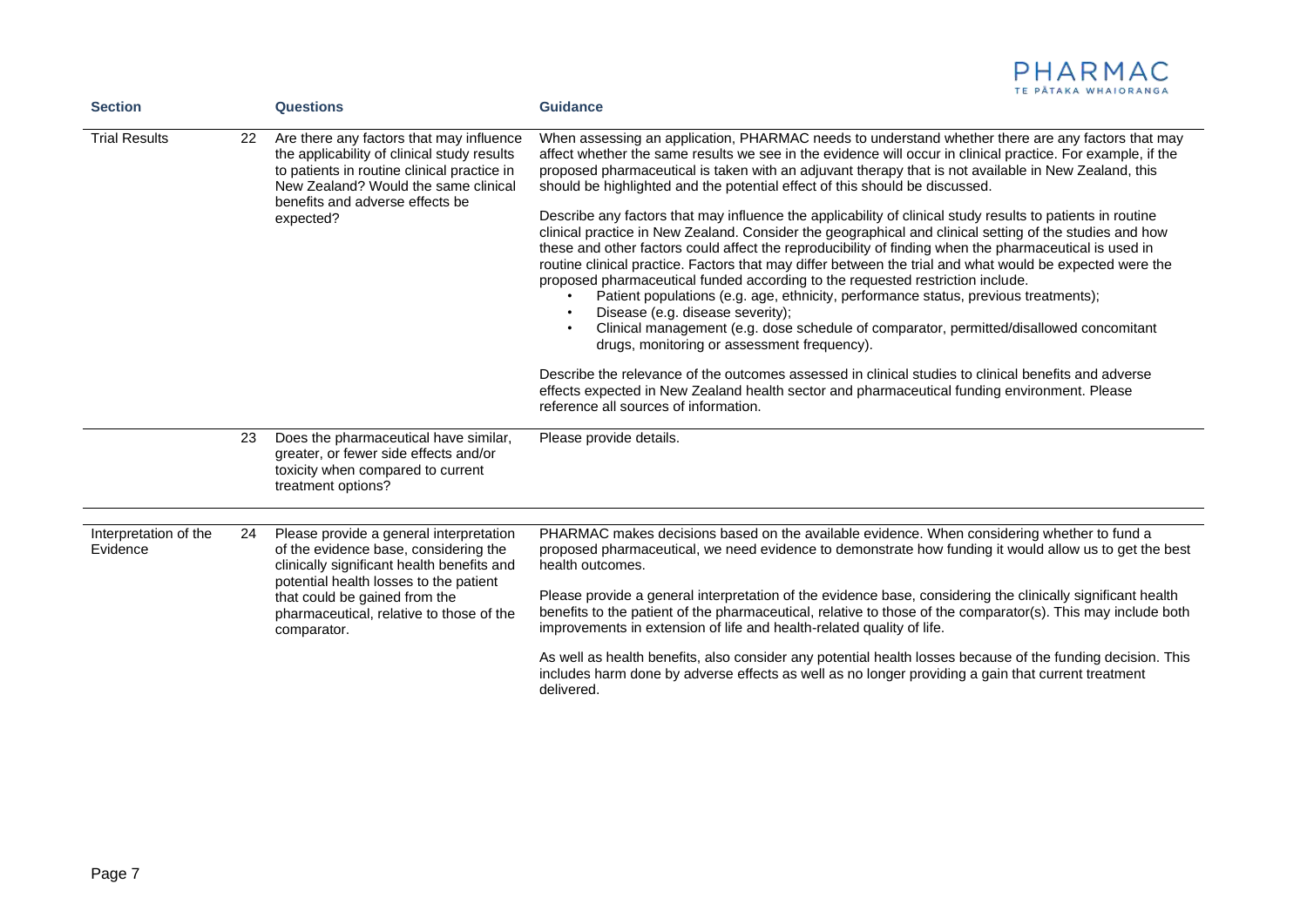| PHARMAC              |  |  |
|----------------------|--|--|
| TE PĂTAKA WHAIORANGA |  |  |

|     | <b>Questions</b>                                                                                                                                                                                                                                                                                          | <b>Guidance</b>                                                                                                                                                                                                                                                                                                                                                                                                                                                                                                                                                                                                                                                                                                                                                                                                                                                                                                                                                                                                                                                                                                                                                                                                                                                                                                                                                                                                                                                                                                                                                                                                                           |
|-----|-----------------------------------------------------------------------------------------------------------------------------------------------------------------------------------------------------------------------------------------------------------------------------------------------------------|-------------------------------------------------------------------------------------------------------------------------------------------------------------------------------------------------------------------------------------------------------------------------------------------------------------------------------------------------------------------------------------------------------------------------------------------------------------------------------------------------------------------------------------------------------------------------------------------------------------------------------------------------------------------------------------------------------------------------------------------------------------------------------------------------------------------------------------------------------------------------------------------------------------------------------------------------------------------------------------------------------------------------------------------------------------------------------------------------------------------------------------------------------------------------------------------------------------------------------------------------------------------------------------------------------------------------------------------------------------------------------------------------------------------------------------------------------------------------------------------------------------------------------------------------------------------------------------------------------------------------------------------|
| 25  | Please provide a general interpretation<br>of the evidence base, considering the<br>clinically significant health benefits and<br>potential health losses that could be<br>gained from the pharmaceutical, to the<br>family and whānau of the person<br>receiving the treatment, and to wider<br>society. | Some diseases and conditions may affect people other than the person who has the condition. For<br>example, during pregnancy, a disease may affect the unborn child as well as the mother or a<br>communicable disease may have an impact on wider society. Please provide details on whether the<br>proposed pharmaceutical would provide any benefits or potential health losses to people beyond the<br>individual receiving the treatment.                                                                                                                                                                                                                                                                                                                                                                                                                                                                                                                                                                                                                                                                                                                                                                                                                                                                                                                                                                                                                                                                                                                                                                                            |
| 26  | If the proposed pharmaceutical was<br>funded, what would the consequences<br>to the health system be?                                                                                                                                                                                                     | As part of making its decision, PHARMAC thinks about the consequences that funding a treatment could<br>have on the wider health system. For example, we need to understand if funding a medicine for a<br>community use would help prevent hospitalisations, or we need to understand the kind of support and<br>training that may be required to maximise the benefits of a treatment. Please detail the potential flow on<br>effects that funding the proposed pharmaceutical could have on the health system.                                                                                                                                                                                                                                                                                                                                                                                                                                                                                                                                                                                                                                                                                                                                                                                                                                                                                                                                                                                                                                                                                                                         |
| -27 | Please detail whether there are there<br>any additional health-related costs or<br>savings to the person receiving<br>treatment that are likely to be incurred if<br>the pharmaceutical is funded.                                                                                                        | When we assess an application for funding a medicine, we consider the implications of funding the<br>pharmaceutical and the effect that funding the medicine has on the person receiving the pharmaceutical.<br>This assessment includes reviewing the health-related costs or savings that could be incurred by the<br>person receiving treatment. These costs or savings must be health-related. Please refer to PHARMAC's<br>Prescription for Pharmacoeconomic Analysis - Methods for cost-utility analysis for full details of the costs<br>and savings that PHARMAC consider during analysis.<br>To determine if a cost or saving is health related, please consider whether they are partially subsidised by<br>the health system. For example, if funding a pharmaceutical would result in a reduction of the number of<br>GP visits needed by the person receiving treatment, this would reduce their health-related costs. This is<br>because the costs that the person must pay in GP fees would reduce. We do not consider the costs that<br>would be involved of a person privately funding their own medicines as these are not subsidised by the<br>public system.<br>Examples of costs to patients include:<br>pharmacy co-payments<br>manufacturer surcharges and pharmacy mark-up<br><b>GP</b> visits<br>ambulance part-charge<br>residential care<br>travel and accommodation for hospital visits.<br>Where possible, please ensure that quantitative information is provided. For example, an estimate in the<br>reduction or increase of GP visits that may be required, or the type and diagnostic tests that may be |
|     |                                                                                                                                                                                                                                                                                                           | required during treatment for the average patient. If quantitative information is unavailable, please provide<br>a full description of the estimated effects.                                                                                                                                                                                                                                                                                                                                                                                                                                                                                                                                                                                                                                                                                                                                                                                                                                                                                                                                                                                                                                                                                                                                                                                                                                                                                                                                                                                                                                                                             |
|     |                                                                                                                                                                                                                                                                                                           |                                                                                                                                                                                                                                                                                                                                                                                                                                                                                                                                                                                                                                                                                                                                                                                                                                                                                                                                                                                                                                                                                                                                                                                                                                                                                                                                                                                                                                                                                                                                                                                                                                           |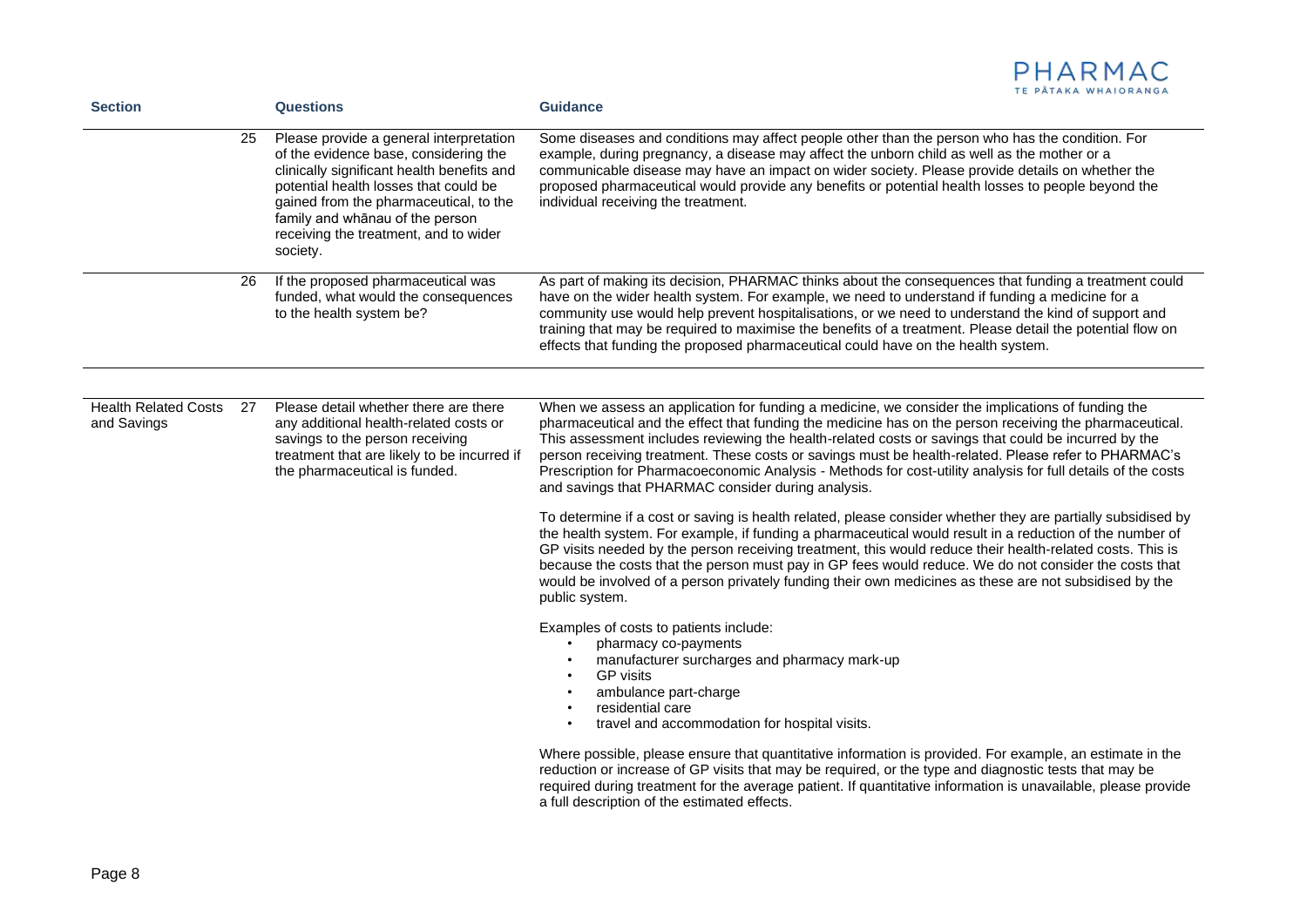| <b>Section</b> |    | <b>Questions</b>                                                                                                                                                                                                           | TE PATAKA WHAIORANGA<br><b>Guidance</b>                                                                                                                                                                                                                                                                                                                                                                                                                                                                                                                                                                                                                                                                                           |
|----------------|----|----------------------------------------------------------------------------------------------------------------------------------------------------------------------------------------------------------------------------|-----------------------------------------------------------------------------------------------------------------------------------------------------------------------------------------------------------------------------------------------------------------------------------------------------------------------------------------------------------------------------------------------------------------------------------------------------------------------------------------------------------------------------------------------------------------------------------------------------------------------------------------------------------------------------------------------------------------------------------|
|                | 28 | Please detail whether there are any<br>health-related costs or savings that may<br>be experienced by the family, whanau<br>and wider society of the person<br>receiving the treatment, if the<br>pharmaceutical is funded. | When we assess an application for funding a medicine, we consider the implications that funding the<br>pharmaceutical has on the health-related costs or savings which the family or whanau of the person<br>receiving the pharmaceutical may incur. These costs or savings must be health-related. Please refer to<br>PHARMAC's Prescription for Pharmacoeconomic Analysis - Methods for cost-utility analysis, which can<br>be found here (https://www.pharmac.govt.nz/medicines/how-medicines-are-funded/economic-<br>analysis/pfpa/), for full details of the costs and savings that PHARMAC consider during analysis.                                                                                                        |
|                |    |                                                                                                                                                                                                                            | To determine if a cost or saving is health related, please consider whether they are partially subsidised by<br>the health system. For example, if a pharmaceutical would reduce the number of hospital visits a person<br>would require, this may reduce the health-related costs to their family if a family member is needed to<br>drive them to hospital, and they are eligible to claim National Travel Assistance, as the cost that a family<br>member would have to pay in car fuel would reduce.                                                                                                                                                                                                                          |
|                |    |                                                                                                                                                                                                                            | Where possible, please ensure that quantitative information is provided. However, if quantitative<br>information is unavailable, please provide a full description of the estimated effects.                                                                                                                                                                                                                                                                                                                                                                                                                                                                                                                                      |
|                | 29 | Please detail whether there are there<br>any additional costs or savings to the<br>health sector that are likely to be<br>incurred if the pharmaceutical is<br>funded.                                                     | Please identify and estimate all additional costs and savings to the health sector that may occur if the<br>pharmaceutical is funded - for each item provide the New Zealand price and estimated resource use. All<br>costs should be clearly described, and sources of cost data provided. All price estimates should be<br>obtained from New Zealand. Where feasible, resource use estimates should be based on New Zealand<br>information (e.g. number of GP visits, length of hospital stay, etc.). If New Zealand data is not available,<br>international sources may be used, but should be validated for the New Zealand setting. For details on<br>how to estimate these costs, please refer to the Cost Resource Manual. |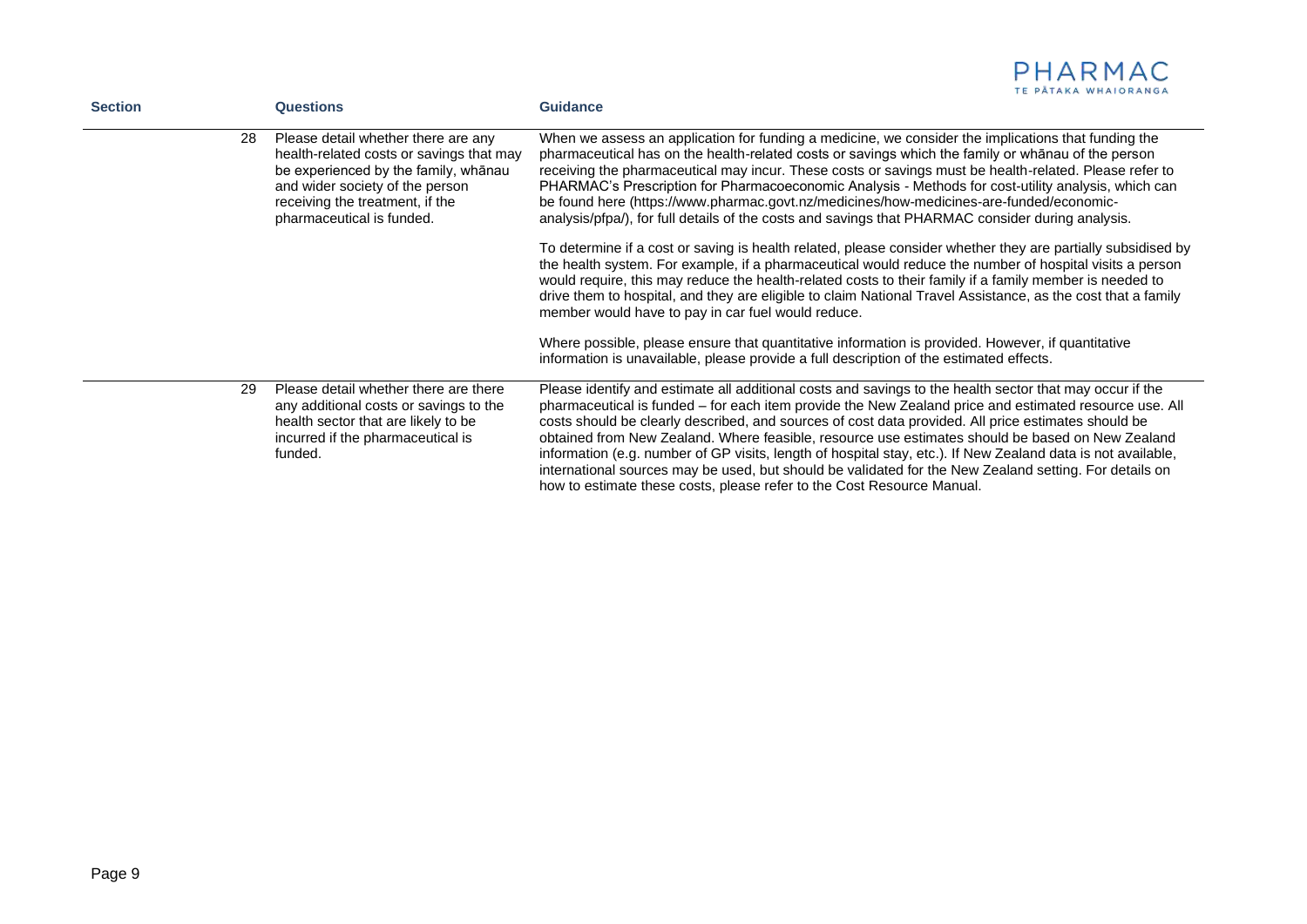|                |    |                                                                                                                                                                                      | IE PAIAKA WHAIOKANGA                                                                                                                                                                                                                                                                                                                                                                                                                                                                                                                                                                                                                                                                                                                                                                                                                                                                                                                                                                                                                                                                                                       |
|----------------|----|--------------------------------------------------------------------------------------------------------------------------------------------------------------------------------------|----------------------------------------------------------------------------------------------------------------------------------------------------------------------------------------------------------------------------------------------------------------------------------------------------------------------------------------------------------------------------------------------------------------------------------------------------------------------------------------------------------------------------------------------------------------------------------------------------------------------------------------------------------------------------------------------------------------------------------------------------------------------------------------------------------------------------------------------------------------------------------------------------------------------------------------------------------------------------------------------------------------------------------------------------------------------------------------------------------------------------|
| <b>Section</b> |    | <b>Questions</b>                                                                                                                                                                     | <b>Guidance</b>                                                                                                                                                                                                                                                                                                                                                                                                                                                                                                                                                                                                                                                                                                                                                                                                                                                                                                                                                                                                                                                                                                            |
|                | 30 | Are there any features of the<br>pharmaceutical that may impact use by<br>the person receiving the treatment? If<br>so, please explain.                                              | Please provide information on the features of the pharmaceutical that may have an impact on use by the<br>person receiving the treatment, and the outcome of treatment.<br>Features are particularly relevant if they affect adherence. Examples of features of a pharmaceutical that<br>may impact on use by the patient include (but are not limited to):<br>size<br>shape<br>taste<br>coating<br>method of delivery (e.g. oral, infusion, etc.)<br>$\bullet$<br>ease of use<br>$\bullet$<br>time required to administer<br>$\bullet$<br>frequency of administration (e.g. once daily versus multiple times per day)<br>$\bullet$<br>packaging<br>supporting information<br>training.<br>If possible, please provide information on the likely magnitude of impact on the outcome of treatment.<br>Consideration should be given to whether there are any subgroups in the target population who are more<br>impacted by the features of the pharmaceutical (for example, elderly, children, people with poor dexterity,<br>poor vision, intellectual impairment, etc.).<br>Please reference all sources of information. |
|                | 31 | Are there any features of the<br>pharmaceutical that may have an<br>impact on its use by the family or<br>whānau of the person receiving the<br>pharmaceutical, or on wider society? | In cases where the pharmaceutical needs to be administered by someone other than the patient or health<br>workers, please provide information on the features of the pharmaceutical that may impact on use by the<br>family or whanau of the person receiving the pharmaceutical, or on wider society.<br>Features are particularly relevant if they may impact on adherence and health outcomes of the patient.<br>The features identified may influence things such as how difficult the pharmaceutical is to administer, the<br>time it takes to administer treatment, or how much dexterity is required to administer treatment (especially<br>for older caregiver partners). Please note that these examples are not exhaustive.<br>If possible, please provide information on the likely magnitude of impact on the outcome of treatment.                                                                                                                                                                                                                                                                            |
|                |    |                                                                                                                                                                                      | Please reference all sources of information.                                                                                                                                                                                                                                                                                                                                                                                                                                                                                                                                                                                                                                                                                                                                                                                                                                                                                                                                                                                                                                                                               |
|                |    |                                                                                                                                                                                      |                                                                                                                                                                                                                                                                                                                                                                                                                                                                                                                                                                                                                                                                                                                                                                                                                                                                                                                                                                                                                                                                                                                            |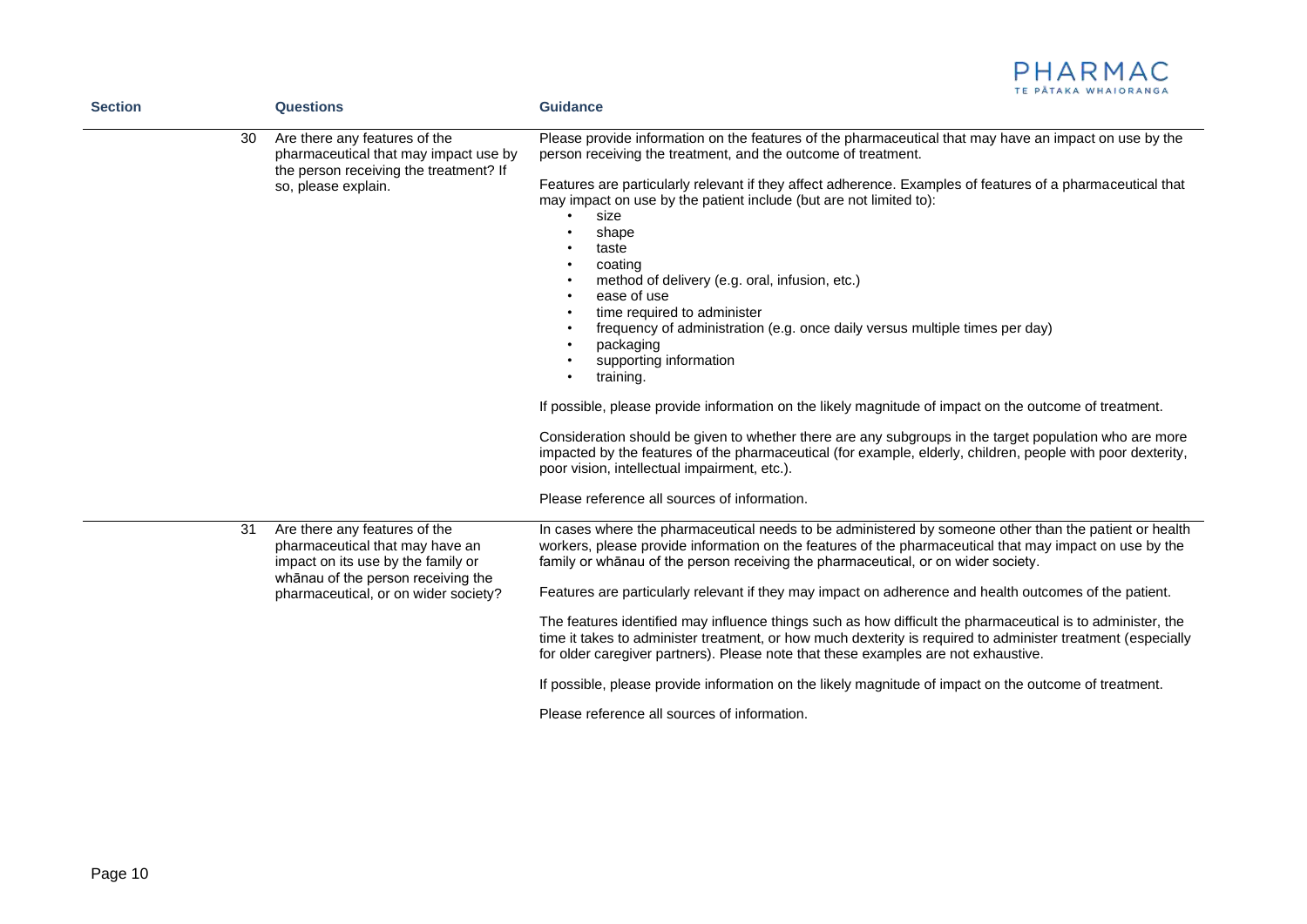

| <b>Section</b>            |    | <b>Questions</b>                                                                                                                                                                                 | <b>Guidance</b>                                                                                                                                                                                                                                                                                                                                                                                                                                                                                                                                                                                                                                                                                                                                                                                            |  |
|---------------------------|----|--------------------------------------------------------------------------------------------------------------------------------------------------------------------------------------------------|------------------------------------------------------------------------------------------------------------------------------------------------------------------------------------------------------------------------------------------------------------------------------------------------------------------------------------------------------------------------------------------------------------------------------------------------------------------------------------------------------------------------------------------------------------------------------------------------------------------------------------------------------------------------------------------------------------------------------------------------------------------------------------------------------------|--|
|                           | 32 | Are there any features of the<br>pharmaceutical that may have an<br>impact on its use by the health<br>workforce?                                                                                | In cases where the pharmaceutical needs to be administered by members of the health workforce, please<br>provide information on the features of the pharmaceutical that may affect use by the health workforce.<br>This includes features which:<br>affect how easy it is for a health worker to use<br>$\bullet$<br>affect how likely it is a health worker may make (or prevent) an error<br>$\bullet$<br>dissuade workers from using a product at all even though it could be clinically beneficial.<br>٠<br>Features particularly relevant to the health workforce could include (but are not limited to):<br>training in use<br>confusion with similar products<br>ease of obtaining patient cooperation<br>packaging, and<br>supporting information.<br>Please reference all sources of information. |  |
|                           | 33 | Are there any other issues or benefits<br>that may arise as a result of the<br>features of the pharmaceutical that<br>have not been covered elsewhere in<br>this section?                        | Please detail any features of the pharmaceutical that may influence the use and outcomes achieved by<br>the pharmaceutical that have not been covered elsewhere in this section.                                                                                                                                                                                                                                                                                                                                                                                                                                                                                                                                                                                                                           |  |
| Additional<br>information | 34 | Please provide any additional<br>information that is relevant to your<br>application.                                                                                                            | Please provide any further information that has not been provided elsewhere in this application and which<br>you consider is relevant to your application.                                                                                                                                                                                                                                                                                                                                                                                                                                                                                                                                                                                                                                                 |  |
| Declaration               | 35 | Do you agree with the following<br>statement? "I declare that all known<br>published and unpublished clinical trials<br>relevant to this Application have been<br>disclosed in the Application." | Please indicate whether you agree that all known published and unpublished clinical trials relevant to the<br>application have been disclosed within it.                                                                                                                                                                                                                                                                                                                                                                                                                                                                                                                                                                                                                                                   |  |
|                           | 36 | Do you have any potential conflicts of<br>interest relevant to this Application?                                                                                                                 | Please indicate whether you have any potential conflicts of interest. A conflict of interest could be<br>described as a situation where it could be perceived that you are unable to be impartial because of the<br>possibility of a clash of different interests that you have. For example, it may be that you, or a family<br>member have a condition which could be treated by the treatment you are applying for funding for, or you<br>took part in clinical trials for the medicine you are applying for. You may still apply for a medicine or<br>medical device if you have a conflict of interest, however we need to be aware of if you have one.                                                                                                                                               |  |